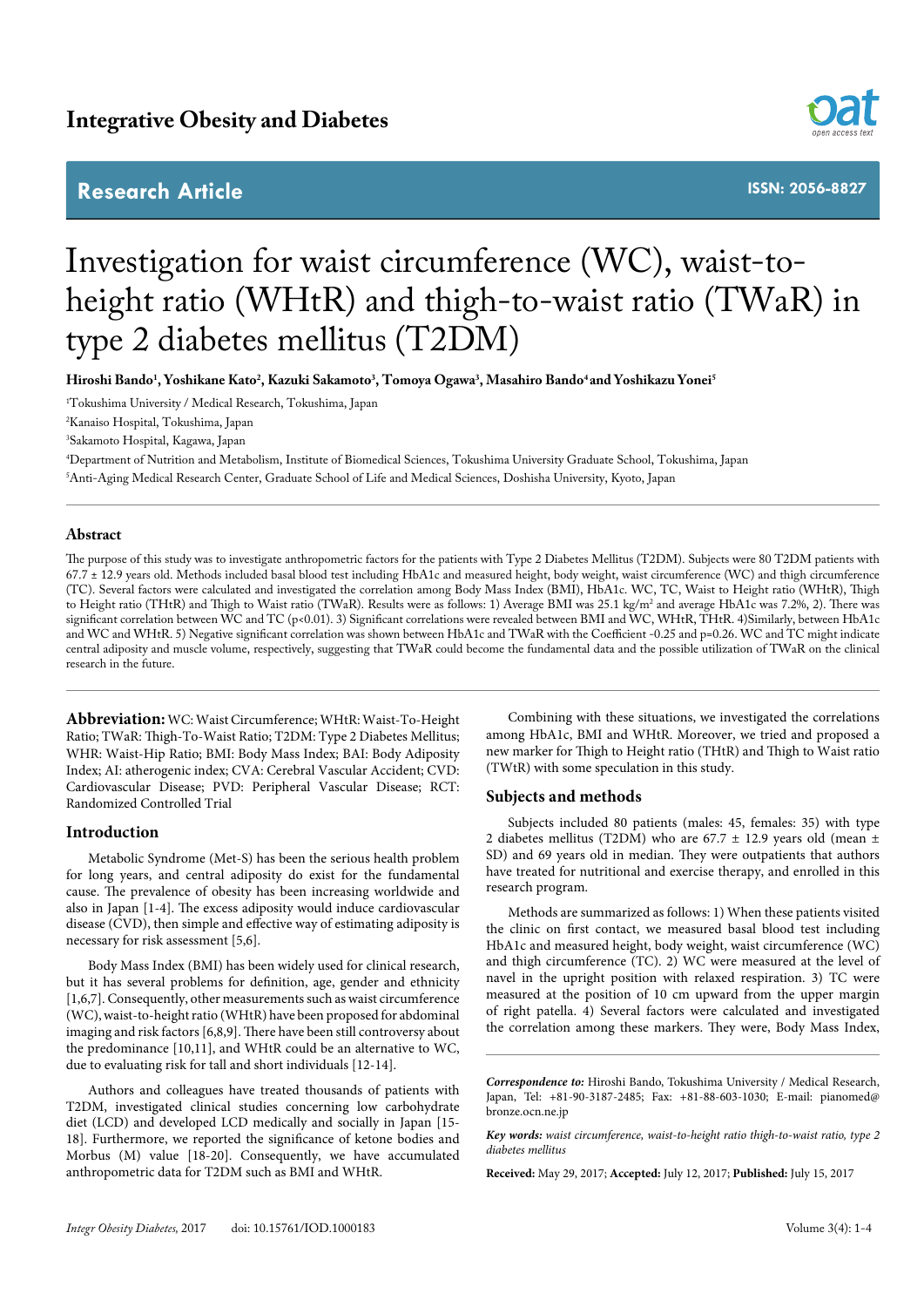HbA1c. WC, WHtR (Waist to Height ratio), THtR (Thigh to Height ratio) and TWaR (Thigh to Waist ratio).

#### **Statistical analyses**

In current study, data was represented as the mean +/- standard deviation, and also represented median, quartile of 25% and 75% in biomarkers. For statistical analyses, correlation coefficients were calculated using the Microsoft Excel analytical tool, which is Four steps Excel Statistics 3rd edition by Yanai H, Seiun-sha Publishing Co. Ltd, 2014.

#### **Ethical considerations**

Current study was conducted in compliance with the ethical principles of the Declaration of Helsinki and Japan's Act on the Protection of Personal Information along with the Ministerial Ordinance on Good Clinical Practice (GCP) for Drug (Ordinance of Ministry of Health and Welfare No. 28 of March 27, 1997). No ethical committee meeting was held.

#### **Results**

Basal data of subjects enrolled were shown in Table 1. Average BMI was 25.1 kg/m<sup>2</sup> and average HbA1c was 7.2 %. There was significant correlation between Waist Circumference (WC) and Thigh Circumference (TC) (p<0.01) (Figure 1). Correlations between BMI and 4 markers were shown in Figure 2, which are WC, WHtR, THtR and TWaR. Former three factors showed significant correlations (p<0.01), and the last one did not show significant correlation.

Correlations between HbA1c value and 4 markers were shown in Figure 3. WC and WHtR showed positive significant correlations (p<0.01), and THtR show no significant correlation. TWaR and HbA1c

|  |  |  |  |  | Table 1. Basal data of the subjects. |
|--|--|--|--|--|--------------------------------------|
|--|--|--|--|--|--------------------------------------|

|                          | $Average \pm SD$ | Median | $[25\% - 75\%]$ |
|--------------------------|------------------|--------|-----------------|
| Age (years old)          | $67.7 \pm 12.9$  | 69.0   | $[63.8 - 77.0]$ |
| Height (cm)              | $158.6 \pm 8.6$  | 158.0  | $[153 - 165]$   |
| Body weight (kg)         | $63.2 \pm 13.3$  | 60.5   | $[55.0 - 70.3]$ |
| BMI (kg/m <sup>2</sup> ) | $25.1 \pm 4.8$   | 24.4   | $[21.8 - 27.4]$ |
| Waist circumference (cm) | $88.1 \pm 11.2$  | 87.0   | $[79.0 - 95.0]$ |
| Thigh circumference (cm) | $42.7 \pm 6.0$   | 42.0   | $[38.4 - 46.0]$ |
| Waist to Height ratio    | $0.56 \pm 0.08$  | 0.54   | $[0.50 - 0.61]$ |
| Thigh to Height ratio    | $0.27 \pm 0.02$  | 0.27   | $[0.24 - 0.29]$ |
| Thigh to Waist ratio     | $0.48 \pm 0.05$  | 0.49   | $[0.45 - 0.52]$ |
| $HbA1c$ $(\%)$           | $7.2 \pm 1.2$    | 6.9    | $[6.4 - 7.7]$   |



**Figure 1.** Correlation between Waist Circumference (WC) and Thigh Circumference (TC) There was significant correlation between both markers ( $p$ <0.01).

showed negative significant correlation, in which the Coefficient was  $-0.25$  with p=0.26 (p<0.05).

#### **Discussion**

In this study, anthropometric markers such as WC and WHtR were discussed. Systematic review was reported as a screening tool for the prediction of cardiovascular disease and diabetes [12]. WHtR is simple index for central fatness and useful as an additional or alternative measure to BMI in children and adults [21]. From different countries and races, mean boundary values for WHtR would be 0.50 for men and women [12], 0.50 in men and 0.52 in women [22], 0.54 in both [23], 0.58 for discriminating individuals with metabolic syndrome [24]. Standard range of WHtR would be from 0.41 to 0.52 for men and from 0.38 to 0.50 for women [25]. Use of a simple boundary value for WHtR (0.5) identifies more people at 'early health risk' than BMI and WC [26]. As social health slogan, 'Keep your waist circumference to less than half your height' would be impressive [21].

Compared to these, our results of WHtR in 80 subjects showed that 57 (71.3%) were more than 0.5 and 40 (50%) were more than 0.54, with 33(41.2%) of elevated BMI. Stronger associations were revealed in WC and WHtR than BMI and weight, reflecting abdominal obesity and incident T2DM [27]. On contrast, some reports stressed the importance of BMI [10,28], and WC was more associated with CVD risk factors than WHtR by systematic review and meta-analysis [29]. Further investigation would be necessary to clarify the relationship between WHtR and various biomarkers and presence of complication.

Recently, other indices have been introduced. Well-being of the Singapore Elderly (WiSE) investigated BMI, waist circumference, hip circumference for Chinese, Indians and Malays, and showed Waist-Hip Ratio (WHR) predominance for various factors [30]. WC, WHtR, and WHR were the best discriminators among white females, whereas WHR was the best discriminator among black females [31]. Furthermore, Body Adiposity Index (BAI) was proposed, which is composite index based on hip circumference and height (BAI = hip circumference (cm) divided by (height (m))<sup>1.5</sup> minus 18) [32]. BAI was intended to provide a direct estimate of percentage (%) body adiposity, especially from a population study of Mexican Americans [11,32].

In current study, we proposed a trial of Thigh to Waist ratio (TWaR). One of the impressive result was the negative significant correlation between HbA1c and TWaR, in which the Coefficient was -0.25 with p=0.26. Thigh Circumference (TC) might indicate the muscle volume, whereas Waist Circumference (WC) indicates the adipose tissue volume, suggesting the possible utilization of TWaR on the clinical research in the future.

This study has important limitation. Firstly, several factors such as population, sample size, ethnicity, age, gender, smoking and physical activity status would be necessary for precise research. Secondly, basal biomarkers such as lipids, atherogenic index (AI) [25], creatinine, uric acid and other data would be desirable to be included. Thirdly, diabetic micro- and macro-angiopathy including cerebral vascular accident (CVA) [33], cardiovascular disease (CVD) and peripheral vascular disease (PVD) as well as hypertension [30] and hyperlipidemia would be investigated together with the anthropometric measurement [34- 36]. Moreover, higher level of research method such as cross-sectional study or Randomized Controlled Trial (RCT) would be preferred.

The result of this study would become the fundamental data for the anthropometric research in metabolic syndrome leading to CVD. Further studies of a prospective nature will be required for the research in this field.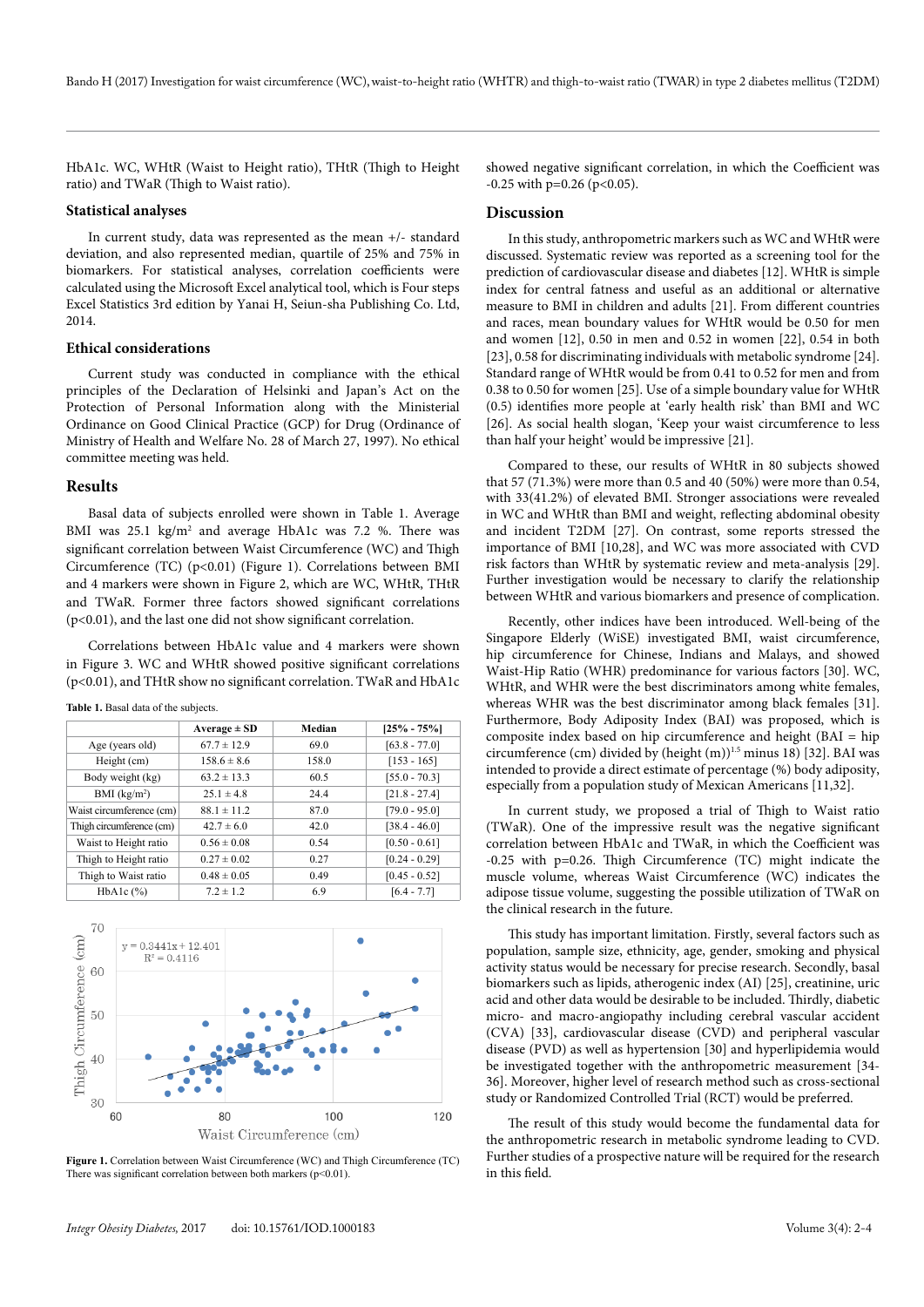

Figure 2. Correlation between BMI and 4 markers (WC, WHtR, THtR and TWaR). Significant Correlations were shown in WC (p<0.01), WHtR (p<0.01), THtR (p<0.01), and was not shown in TWaR(n.s.). **a.** WC (Waist Circumference) **b.** WHtR (Waist to Height ratio) **c.** THtR (Thigh to Height ratio) **d.** TWaR (Thigh to Waist ratio).



**Figure 3.** Correlation between HbA1c value and 4 markers (WC, WHtR, THtR and TWaR) Significant Correlations were shown in WC (p<0.01), WHtR (p<0.01), TWaR (p<0.05), and was not shown in THtR (n.s.). **a.** WC (Waist Circumference) **b.** WHtR (Waist to Height ratio) **c.** THtR (Thigh to Height ratio) **d.** TWaR (Thigh to Waist ratio).